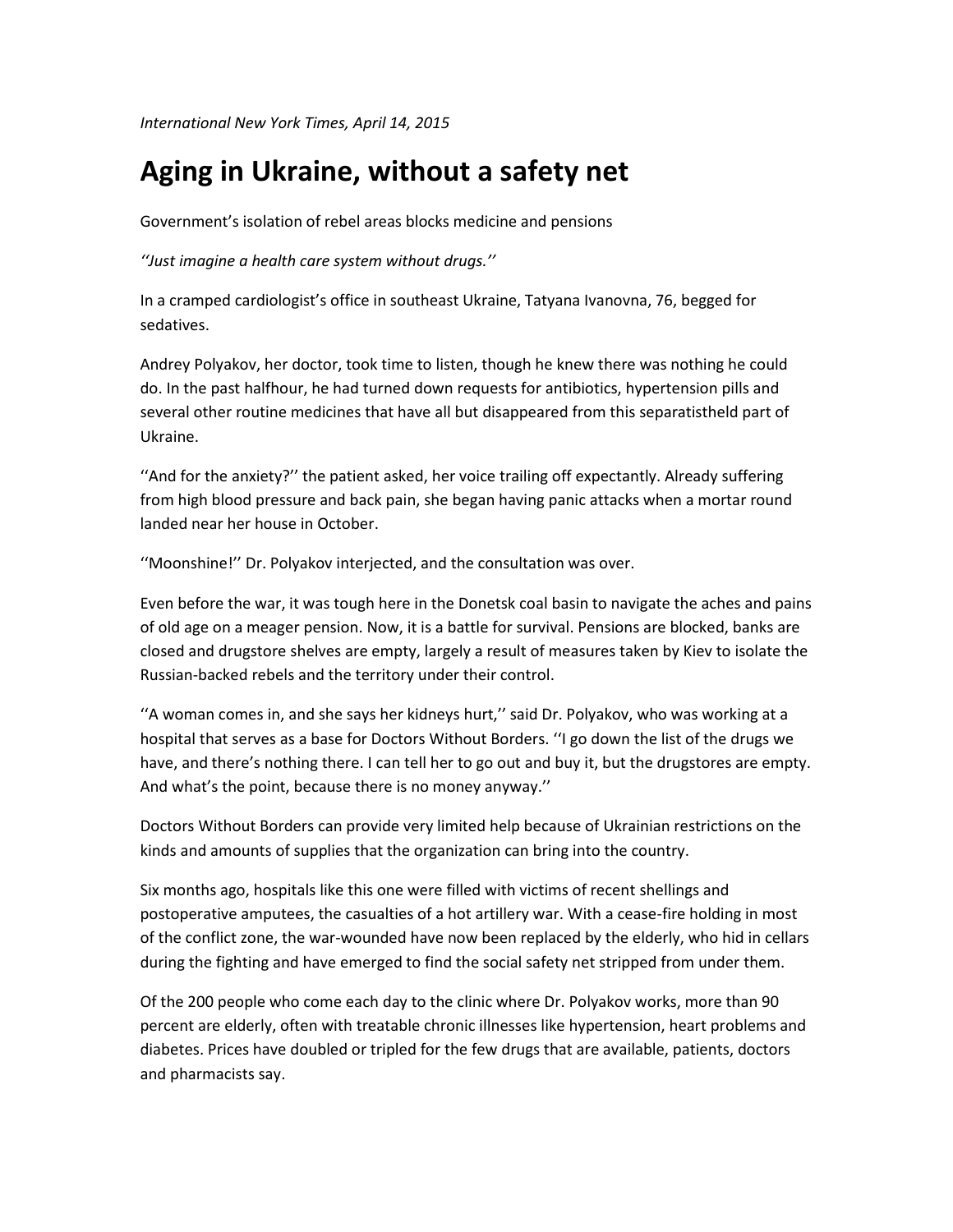Delivering medicine for the elderly would seem like a simple task, but it has become mired in an intractable political question: Who will govern and pay for the Ukrainian territories held by pro-Russian separatists?

In November, President Petro O. Poroshenko signed an order that closed all government institutions in areas of southeastern Ukraine under rebel control: police stations, courthouses, universities and hospitals. Deliveries of drugs to regional hospitals were also halted. People with health problems could receive pensions and medical treatment if they traveled across the front lines into government-held territory.

Russia has demanded that Ukraine resume paying social benefits and health care costs in the southeast but still recognize the autonomy of the separatist governments. Under the Minsk ceasefire agreement signed in February, Kiev is required to prepare for a ''full restoration of social and economic connections'' with the country's southeast. So far, however, that has not happened.

Dorit Nitzan, the head of the World Health Organization's Ukraine office, said that international health organizations working with Ukraine's government could supply some drugs to the conflict zone but that there was still an enormous gap between supply and demand. There is no firm data on how many have died because of the lack of medical care, she said. Ms. Nitzan said she hoped that legislation would soon formalize a path for drugs to the region.

Meanwhile, hospitals delay planned surgery because there are no anesthetics. Diabetics are told to travel across the front lines for treatment.

''Just imagine a health care system without drugs,'' said Loïc Jaeger, the deputy director of the Ukraine mission for Doctors Without Borders. ''With diabetes or heart problems, it is easy to say someone will die if they don't get their medicine.''

In city after city, the young have left, either to the rest of Ukraine or to Russia, while the elderly have stayed.

At an aid point in the severely damaged town of Vuhlehirsk, about 50 older men and women milled around outside an improvised soup kitchen, picking through cardboard boxes stacked with quilts and donated clothing. Nearby, a line formed outside a grocery store that promised free bread.

''Doctor!'' the cry went up. A 69-yearold woman had collapsed in her apartment around the corner, apparently from hunger.

A coal-mining town, Vuhlehirsk is one of the last in Ukraine to see serious combat. Pro-Russian forces seized it in February during an advance on the rail junction of Debaltseve. Separatist forces continued advancing even several days after a cease-fire was supposed to be in effect.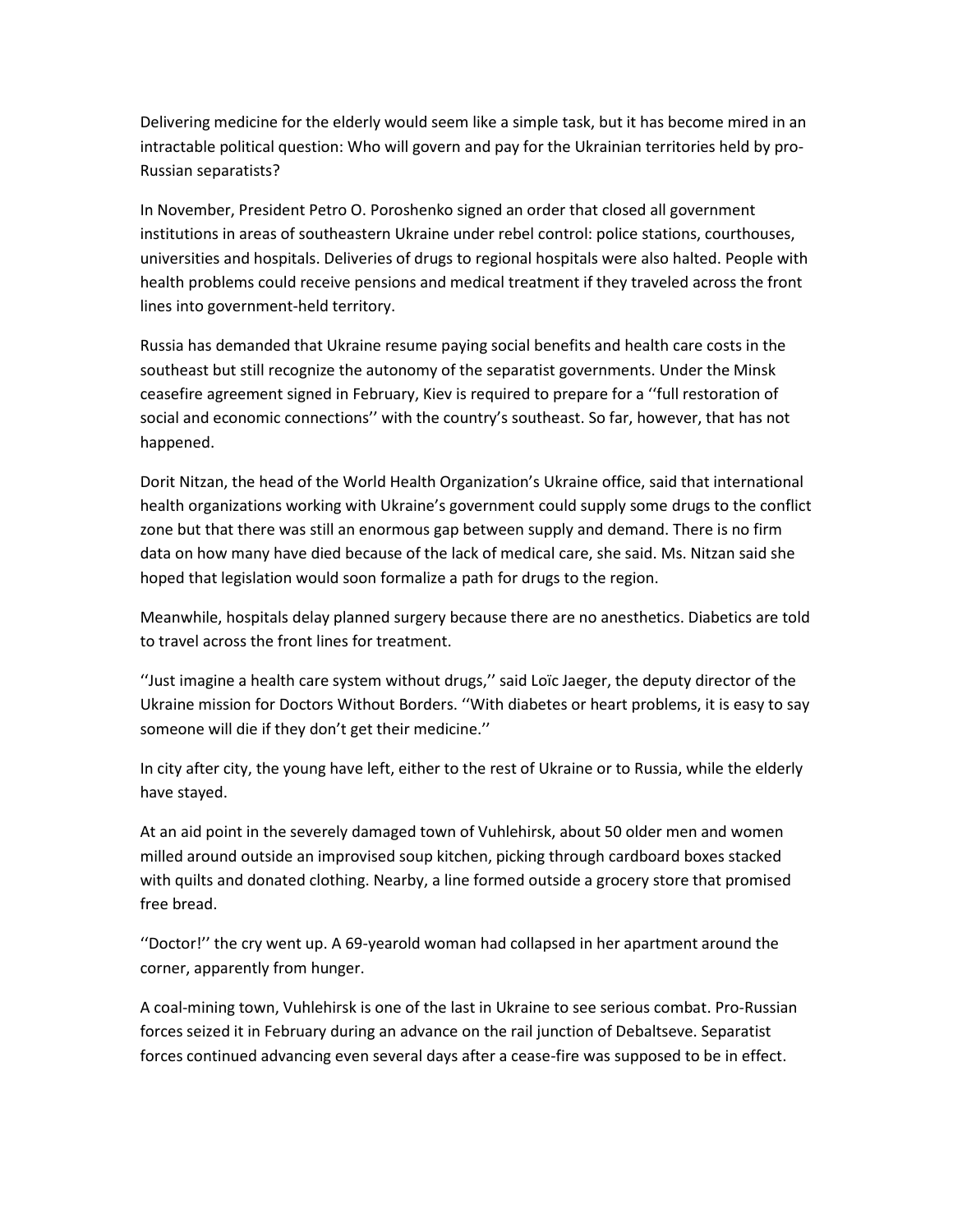On a walk along the town's main street, named for the 19th-century Russian poet Nikolay A. Nekrasov, one finds several buildings severely damaged by tank rounds and almost no one under the age of 50.

Vita Trukhan, an emergency medical worker, said medicine was only part of the problem. Food is scarce. The departing young left many grandparents in homes and apartment buildings that require repairs. Andthe violence of the last year has left emotional scars as well.

''Many of the older people come to my clinic simply because they have no one to talk with,'' she said.

Boris Indershtein, 74, put on a trench coat and fedora and set out on a recent morning to search for bread. The warm spring weather was a blessing, said Mr. Indershtein, who had been living with plastic sheeting over his windows since February, when a rocket exploded in the shed behind his house, narrowly missing his vital stockpile of potatoes.

His son has urged him for months to cross the front lines and join him, but Mr. Indershtein, driven by nostalgia and fear, has continued to live alone. He is loath to abandon the home left to him by his wife, who died in 2010. And what would be waiting for him on the other side of the front?

''The troops are standing over there,'' he mused. ''That means the war can't be far away.''

By the time Mr. Indershtein reached the store, the free bread had run out. He was told to come back the next day.

In Perevalsk, a new patient entered Dr. Polyakov's office every three or four minutes. The doctor could prescribe some basic medicine like painkillers, but more often patients left empty-handed.

A woman with chronic bronchitis said she had trouble getting out of bed in the morning. Another asked about her husband, who had uncontrollable bouts of coughing.

''Did he work in the mines?'' a nurse asked. When the patient said yes, she and Dr. Polyakov threw up their hands as if to say: ''What do you expect?''